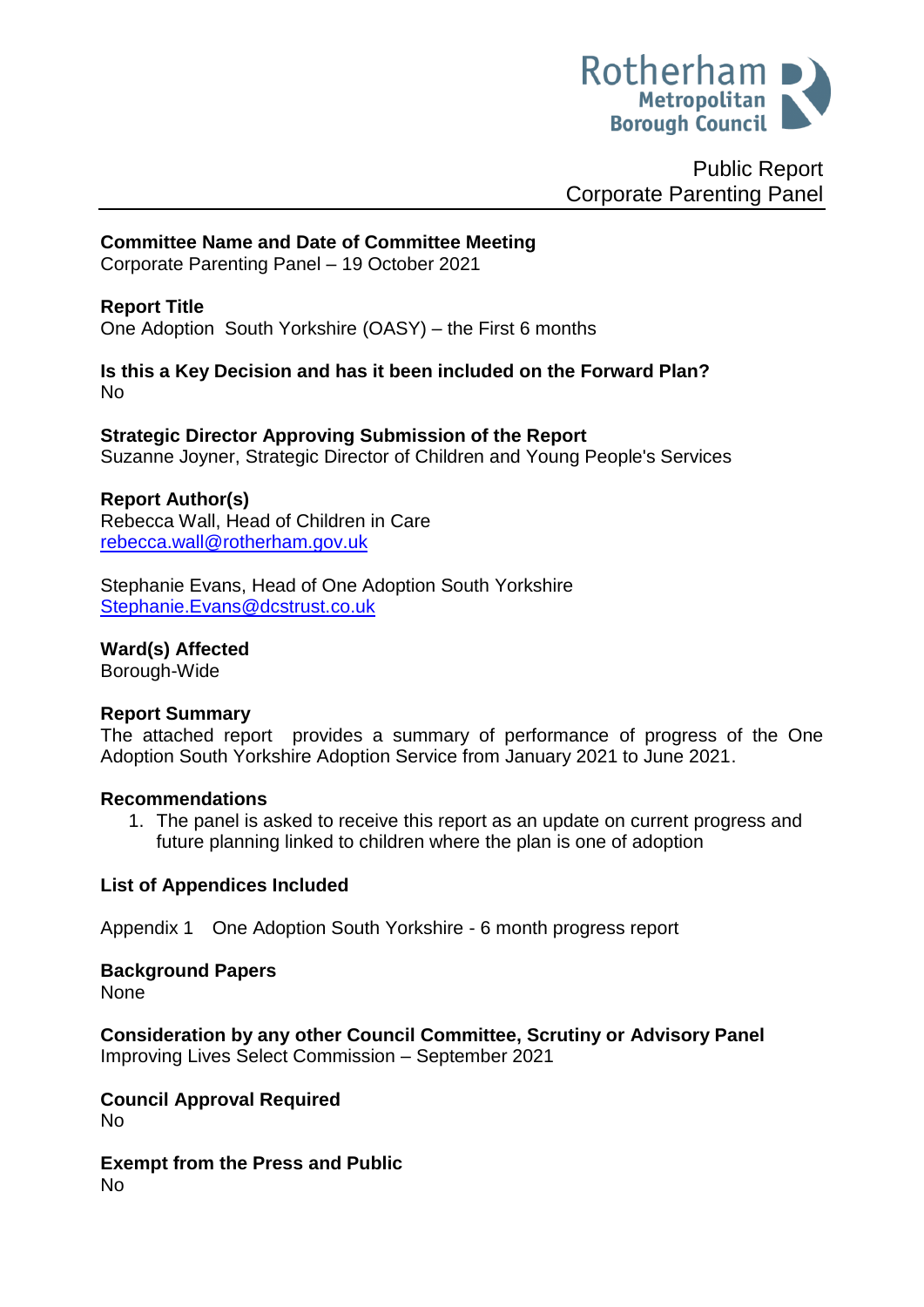One Adoption South Yorkshire (OASY) – the First 6 months Error! Reference source not found.

### **1. Background**

The attached report provides a summary of performance of progress of the One Adoption South Yorkshire Adoption Service (OASY) from January 2021 to June 2021. Rotherham joined the local OASY Regional Adoption Agency (RAA) in January 2021. The OASY is based on a partnership model, allowing Rotherham staff to remain employed by Rotherham, while ensuring that children with a plan of adoption benefit from the pooled resources and practice model from across South Yorkshire.

## **2. Key Issues**

2.1 The report reflects the work undertaken in the first 6 months, the progress linked to national Key performance indicators across all 4 teams within the OASY Service and the plans. The Head of Service has coordinated the report which has then been approved by the OASY Board in July 2021.

### **3. Options considered and recommended proposal**

3.1 The attached report is for consideration and review by Corporate Parenting Panel, with the option to seek further clarity on the progress for Rotherham Children subject to an Adoption plan.

### **4. Consultation on proposal**

- 4.1 Not applicable
- **5. Timetable and Accountability for Implementing this Decision**
- 5.1 A Not applicable
- **6. Financial and Procurement Advice and Implications (to be written by the relevant Head of Finance and the Head of Procurement on behalf of s151 Officer)**
- 6.1 There are no direct financial implications to this report. The relevant Service Director and Budget Holder will identify any implications arising from associated improvement actions and Members and Commissioners will be consulted where appropriate.

### **7. Legal Advice and Implications (to be written by Legal Officer on behalf of Assistant Director Legal Services)**

- **7.1** There are no legal implications to this report.
- **8. Human Resources Advice and Implications**